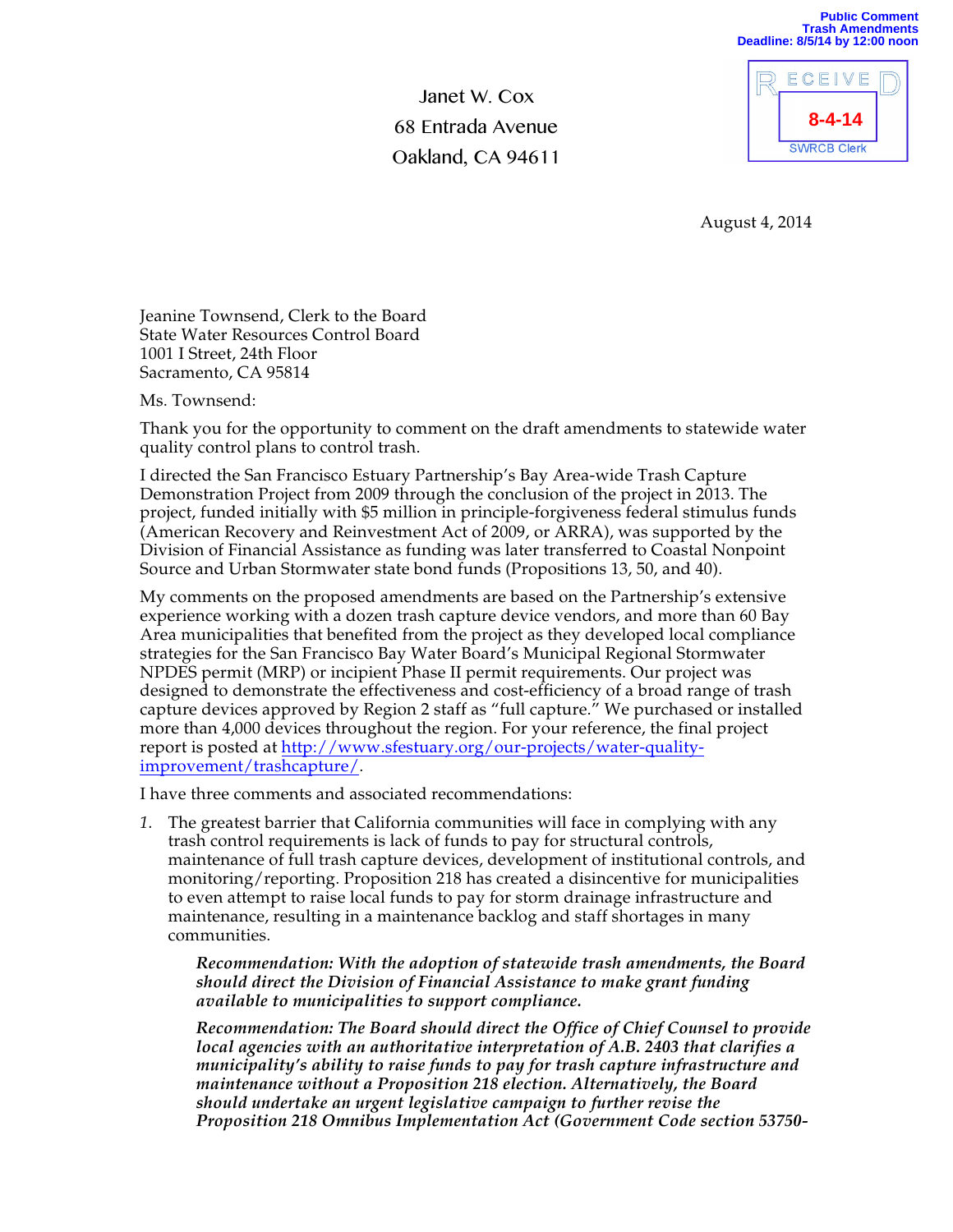Janet Cox Comments on proposed trash amendments August 4, 2014 Page 2

> *53756), to extend the exemption in A.B.2403 to storm drainage infrastructure improvements and maintenance.*

*2.* I question the ability of Track 1 compliance to attain either the narrative objective selected by staff or a zero trash objective. As Geoff Brosseau noted in his oral comments at State Board's July 16 trash workshop, storm drains are just one of several pathways trash takes to reach our waters.

*Recommendation: The Board should use the same load reduction-based compliance standard for Track 1 as for Track 2, and include interim milestones/reviews to determine whether Track 1 is locally effective in abating nuisance or reducing trash in receiving waters.*

*3.* Because land use patterns, storm profiles, and the nature of constructed storm drainage infrastructure vary widely across California, centralized certification of trash capture devices at State Board is likely to become unworkable, causing significant additional work for staff and confusion for device vendors.

*Recommendation: The Board should delegate certification of full capture devices to the regions, according to statewide criteria for functionality.*

Some elaboration on these points:

*1.* **The greatest barrier that California communities will face in complying with any trash control requirements is lack of funds to pay for structural controls, maintenance of full trash capture devices, development of institutional controls, and monitoring/reporting. Proposition 218 has created a disincentive for municipalities to even attempt to raise local funds to pay for storm drainage infrastructure and maintenance, resulting in a maintenance backlog and staff shortages in many communities.**

It is gratifying to note that the Storm Water Strategy Initiative Paper prepared by State Board staff does recognize the Board's need to facilitate funding for stormwater management challenges and multi-benefit projects (1.1). The trash amendments should be fully consonant with the Storm Water Strategy.

The invisibility of storm drainage infrastructure to the taxpaying public, the current culture of bare-bones budgeting, and the effects of Proposition 218 conspire to make it practically impossible for most municipalities to pay for improvements to storm drain systems.

Los Angeles voters passed Proposition O, funding storm drainage and beach protection projects, in 2004 – when the economy was stronger and many local governments were able to spend more money than they are now.

Bay Area municipalities were fortunate in the coincidence of MRP adoption and the availability of grant funding through ARRA. Without principle forgiveness, most municipalities would not have been able to participate in our project, MRP compliance requirements notwithstanding.

The trash reduction amendments will hit all of the state's communities with significant new spending requirements.

As we know, "full capture" systems are only effective if they are regularly maintained. Large devices such as vortex separators are generally extremely costly to install and relatively cheap to maintain over the years; catch basin inserts and inlet screens have low capital cost and very high projected replacement and maintenance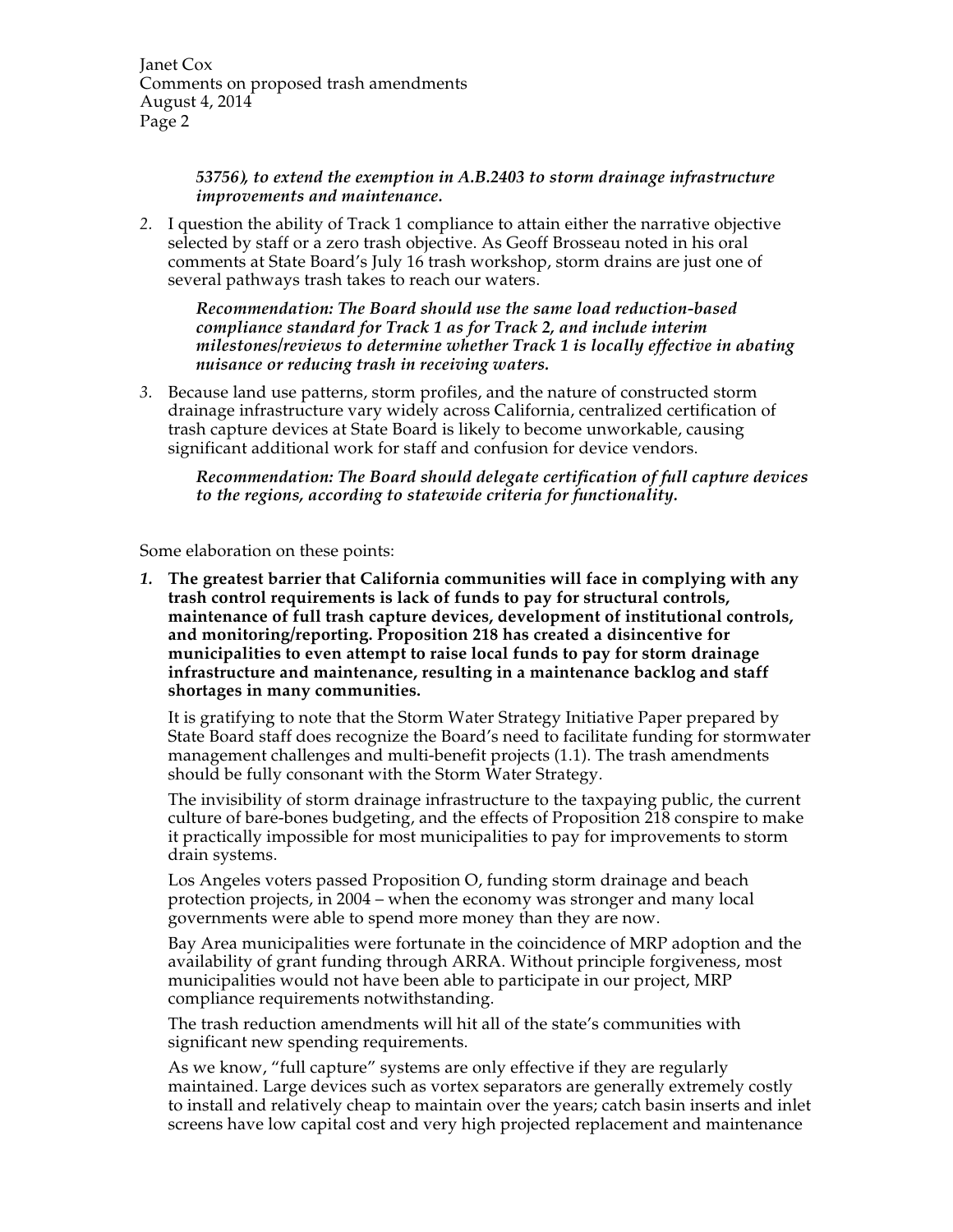Janet Cox Comments on proposed trash amendments August 4, 2014 Page 3

cost over a 20-year timeframe. In either case any municipality with new trash reduction requirements will need significant new funding to support compliance.

Assembly Bill 2403, chaptered in 2014, amended the Proposition 218 implementation act to exempt storm drainage infrastructure projects that are related to both water quality and water supply. Perhaps it is possible to interpret this bill to exempt trash capture expenditures. If so, MS4s covered by the amendments must be assured that they can raise storm drainage fees or taxes, if necessary. If not, the Board must work with the legislature to make it possible for communities to fund compliance.

*Recommendation: With the adoption of statewide trash amendments, the Board should direct the Division of Financial Assistance to make grant funding available to municipalities to support compliance.*

*Recommendation: The Board should direct the Office of Chief Counsel to provide local agencies with an authoritative interpretation of A.B. 2403 that clarifies a municipality's ability to raise funds to pay for trash capture infrastructure and maintenance without a Proposition 218 election. Alternatively, the Board should undertake an urgent legislative campaign to further revise the Proposition 218 Omnibus Implementation Act (Government Code section 53750- 53756), to extend the exemption in A.B.2403 to storm drainage infrastructure improvements and maintenance.*

*2.* **I question the ability of Track 1 compliance to attain either the narrative objective selected by staff or a zero trash objective. As Geoff Brosseau noted in his oral comments at State Board's July 16 trash workshop, storm drains are just one of several pathways trash takes to reach our waters.** 

The trash that ends up in the storm drain system is by no means all of the trash that creates a nuisance or public health hazard in our waters. Direct dumping into creeks, on-land dumping of large items, homeless encampments, windblown trash – all are sources of trash that will never see a catch basin. I fail to understand how Track 1 will actually reduce trash to non-nuisance levels.

Further, Track 1 does nothing to encourage or incentivize multi-benefit projects, which are likely to be prioritized in any future Stormwater Strategy Initiative.

But let's give it a chance – while including milestones and opportunities for adaptive management to correct the requirement if necessary.

To be fair, Track 1 compliance should have the same outcome-based compliance definition as Track 2.

- In the current draft amendments, Track 1 compliance is described as installation of 100 percent of full capture systems (outputs) within 10 years, at a rate of 10 percent of installations per year. No requirement for appropriate maintenance of these systems is included. (Ocean Plan L.4.a(3) and ISWEBE Plan B.5.a.(3))
- Yet Track 2 compliance will be evaluated based on trash load reduction (outcomes), also at a rate of 10 percent per year. (Ocean Plan L.4.a(4) and ISWEBE Plan B.5.a.(4))

Cynically, one could read the requirement that municipalities choosing Track 2 show how the selected "combination of controls is designed to achieve the same performance results as compliance under Track  $1^{\prime\prime}$  (Ocean Plan L.4.a(2) and ISWEBE